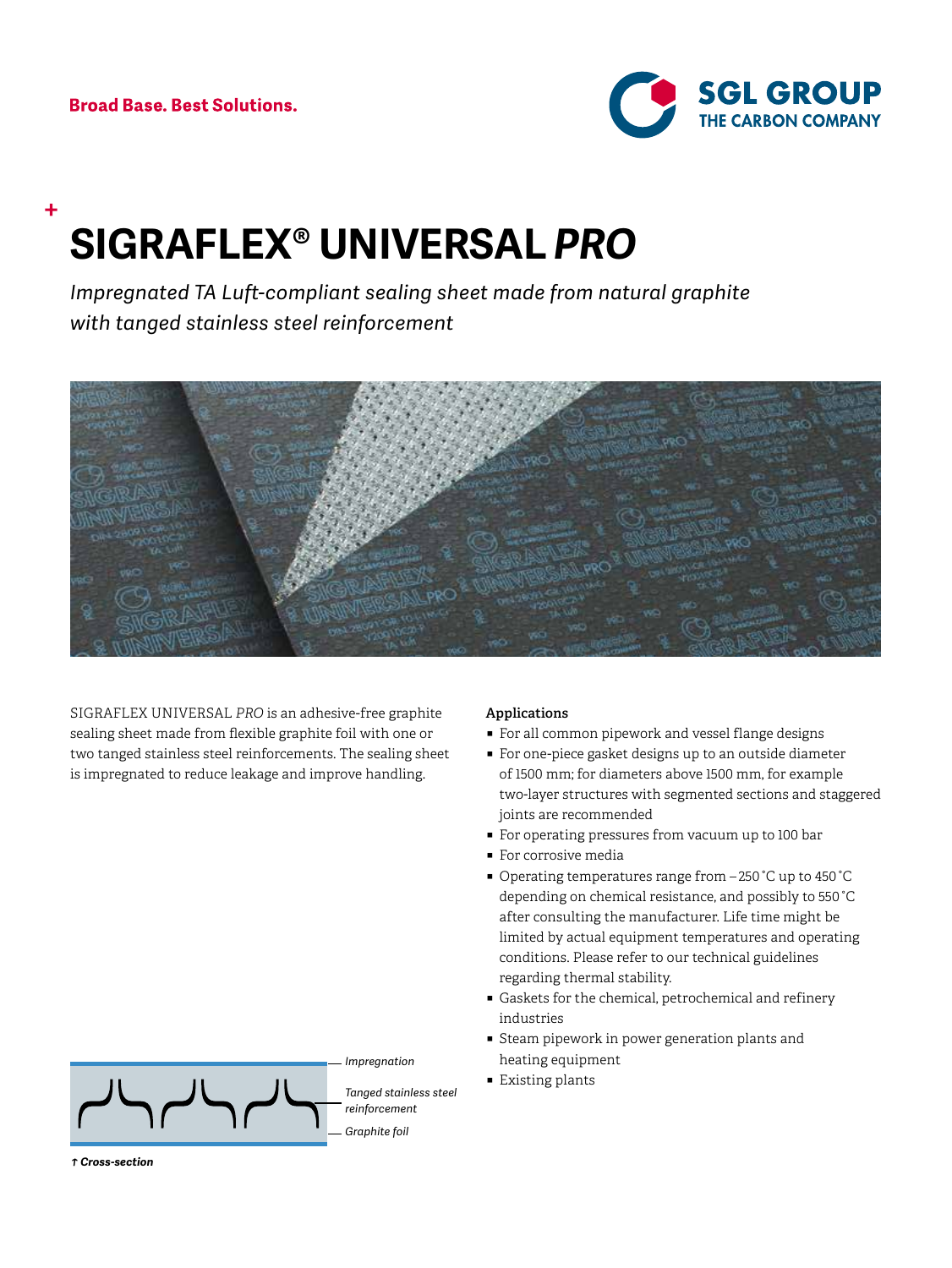# **Properties**

- Reduction in fugitive emissions due to high leak-tightness
- ̃ Complies with the TA Luft leakage requirements for all sheet thicknesses
- High blow-out resistance and mechanical strength
- Long-term stability of compressibility and recovery
- Good chemical resistance
- High fault tolerance during assembly and operation
- High operational reliability, increased plant availability
- Excellent oxidation resistance
- Good scratch resistance and antistick properties due to special impregnation
- No measurable cold or warm flow characteristics up to the maximum permissible gasket stress
- High thermal shock resistance
- No aging or embrittlement (no adhesives or binders)
- Asbestos-free (no associated health risks)



*c Flange with SIGRAFLEX UNIVERSAL PRO gasket*



*c Gaskets made from SIGRAFLEX UNIVERSAL PRO*



### **Approvals/Test reports**

- TA Luft (VDI 2440/VDI 2200) for all thicknesses
- Fire safe according to API 607
- Blow-out resistance (TÜV at 2.5 times the nominal pressure)
- BAM oxygen
- ̃ DVGW (DIN 3535-6)

### **Assembly instructions**

Our detailed assembly instructions are available on request.

# **Compressibility of SIGRAFLEX UNIVERSAL** *PRO*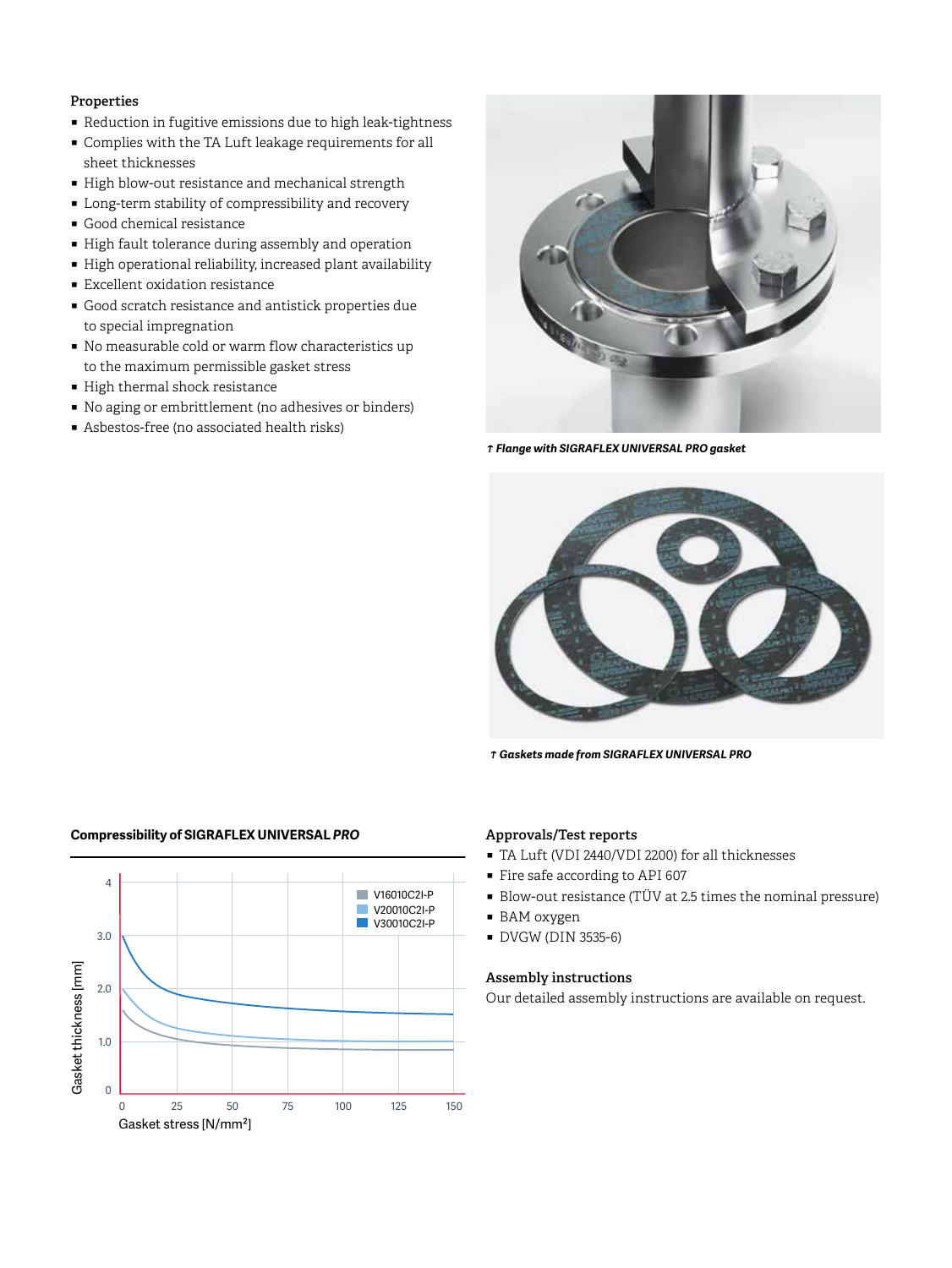## **Material data of SIGRAFLEX® UNIVERSAL** *PRO*

"m"-factor Similar to m, but defined acc. to ASTM, hence different value

"y"-factor Minimum gasket stress in psi

|                                                                                                                                                      |                                                                                                                                     |                                                                                 | <b>SIGRAFLEX</b>        |                                                                        |                                                                                                                        |                  |  |
|------------------------------------------------------------------------------------------------------------------------------------------------------|-------------------------------------------------------------------------------------------------------------------------------------|---------------------------------------------------------------------------------|-------------------------|------------------------------------------------------------------------|------------------------------------------------------------------------------------------------------------------------|------------------|--|
|                                                                                                                                                      | <b>Typical properties</b>                                                                                                           |                                                                                 | <b>Units</b>            | V16010C2I-P                                                            | V20010C2I-P                                                                                                            | V30010C2I-P      |  |
| Thickness                                                                                                                                            |                                                                                                                                     |                                                                                 | mm                      | 1.6                                                                    | 2.0                                                                                                                    | 3.0              |  |
| Dimensions                                                                                                                                           |                                                                                                                                     |                                                                                 | m                       | $1.5 \times 1.5$                                                       | $1.5 \times 1.5$                                                                                                       | $1.5 \times 1.5$ |  |
|                                                                                                                                                      |                                                                                                                                     |                                                                                 |                         | $1.0 \times 1.0$                                                       | $1.0 \times 1.0$                                                                                                       | $1.0 \times 1.0$ |  |
|                                                                                                                                                      | Bulk density of graphite                                                                                                            |                                                                                 | g/cm <sup>3</sup>       | 1.0                                                                    | 1.0                                                                                                                    | 1.0              |  |
|                                                                                                                                                      | Ash content of graphite (DIN 51903)                                                                                                 |                                                                                 | $\%$                    | $\leq 2.0$                                                             | $\leq 2.0$                                                                                                             | $\leq 2.0$       |  |
| Purity                                                                                                                                               |                                                                                                                                     |                                                                                 | $\%$                    | $\geq 98$                                                              | $\geq 98$                                                                                                              | $\geq 98$        |  |
| Total chloride content                                                                                                                               |                                                                                                                                     | ppm                                                                             | $\leq 25$               | $\leq 25$                                                              | $\leq 25$                                                                                                              |                  |  |
| Total halogen content                                                                                                                                |                                                                                                                                     | ppm                                                                             | $\leq 100$              | $\leq 100$                                                             | $\leq 100$                                                                                                             |                  |  |
| Total sulphur content                                                                                                                                |                                                                                                                                     |                                                                                 | ppm                     | ~100                                                                   | ~100                                                                                                                   | ~100             |  |
| Oxidation rate in air at 670 °C (TGA)                                                                                                                |                                                                                                                                     | $%$ /h                                                                          | < 4                     | < 4                                                                    | < 4                                                                                                                    |                  |  |
| Oxidation inhibitor                                                                                                                                  |                                                                                                                                     |                                                                                 | yes                     | yes                                                                    | yes                                                                                                                    |                  |  |
|                                                                                                                                                      | Passive corrosion inhibitor (ASTM F 2168-13)                                                                                        |                                                                                 |                         | yes                                                                    | yes                                                                                                                    | yes              |  |
|                                                                                                                                                      | Reinforcing steel sheet details                                                                                                     |                                                                                 |                         |                                                                        | Tanged stainless steel sheet                                                                                           |                  |  |
|                                                                                                                                                      |                                                                                                                                     | <b>ASTM</b> material number                                                     |                         | 316 (L)                                                                | 316(L)                                                                                                                 | 316 (L)          |  |
|                                                                                                                                                      |                                                                                                                                     | Thickness                                                                       | mm                      | 0.1                                                                    | 0.1                                                                                                                    | 0.1              |  |
|                                                                                                                                                      |                                                                                                                                     | Number of sheets                                                                |                         | -1                                                                     | $\mathbf{1}$                                                                                                           | 2                |  |
|                                                                                                                                                      | Residual stress (DIN 52913)                                                                                                         | $\sigma$ D 16 h, 300°C, 50 N/mm <sup>2</sup>                                    | N/mm <sup>2</sup>       | $\geq 45$                                                              | $\geq 45$                                                                                                              | $\geq 45$        |  |
|                                                                                                                                                      | Gasket factors (DIN E 2505 / DIN 28090-1)                                                                                           |                                                                                 |                         |                                                                        |                                                                                                                        |                  |  |
|                                                                                                                                                      | Gasket width $bD = 20$ mm at an internal pressure of                                                                                |                                                                                 |                         |                                                                        |                                                                                                                        |                  |  |
|                                                                                                                                                      | $\sigma_{\rm VU/0.1}$                                                                                                               | 10 bar                                                                          | N/mm <sup>2</sup>       | 10                                                                     | 10                                                                                                                     | 12               |  |
|                                                                                                                                                      |                                                                                                                                     | 16 bar                                                                          | N/mm <sup>2</sup>       | 12                                                                     | 12                                                                                                                     | 14               |  |
|                                                                                                                                                      |                                                                                                                                     | 25 bar                                                                          | N/mm <sup>2</sup>       | 15                                                                     | 15                                                                                                                     | 17               |  |
|                                                                                                                                                      |                                                                                                                                     | 40 bar                                                                          | N/mm <sup>2</sup>       | 17                                                                     | 17                                                                                                                     | 19               |  |
|                                                                                                                                                      | m                                                                                                                                   |                                                                                 |                         | 1.3                                                                    | 1.3                                                                                                                    | 1.3              |  |
|                                                                                                                                                      | $\sigma_{\text{VO}}$                                                                                                                |                                                                                 | N/mm <sup>2</sup>       | 180                                                                    | 160                                                                                                                    | 140              |  |
|                                                                                                                                                      | $\sigma_{\rm BO\,at\,300\,^{\circ}\rm C}$                                                                                           |                                                                                 | N/mm <sup>2</sup>       | 160                                                                    | 140                                                                                                                    | 120              |  |
|                                                                                                                                                      | Gasket factors according to DIN EN 13555                                                                                            |                                                                                 |                         |                                                                        | see www.gasketdata.org                                                                                                 |                  |  |
|                                                                                                                                                      | Compression factors (DIN 28090-2)                                                                                                   |                                                                                 |                         |                                                                        |                                                                                                                        |                  |  |
| Compressibility                                                                                                                                      |                                                                                                                                     | $\epsilon_{\rm KSW}$                                                            | %                       | 40                                                                     | 40                                                                                                                     | 40               |  |
| Recovery at 20°C                                                                                                                                     |                                                                                                                                     | $\epsilon_{KRW}$                                                                | %                       | 5                                                                      | 5                                                                                                                      | 5                |  |
| Hot creep                                                                                                                                            |                                                                                                                                     | $\varepsilon_{\text{WSW}}$                                                      | %                       | $\leq 5$                                                               | $\leq 5$                                                                                                               | ~< 5             |  |
|                                                                                                                                                      | Recovery at 300 °C                                                                                                                  | $\epsilon_{\text{WRW}}$                                                         | %                       | 5                                                                      | 5                                                                                                                      | 5                |  |
|                                                                                                                                                      | Young's modulus at 20 N/mm <sup>2</sup> (DIN 28090-1)                                                                               |                                                                                 | N/mm <sup>2</sup>       | 900                                                                    | 900                                                                                                                    | 900              |  |
| <b>ASTM</b>                                                                                                                                          |                                                                                                                                     | "m"-factor                                                                      |                         | 2.5                                                                    | 2.5                                                                                                                    | 2.5              |  |
|                                                                                                                                                      |                                                                                                                                     | "y"-factor                                                                      | psi                     | 2000                                                                   | 2000                                                                                                                   | 2000             |  |
|                                                                                                                                                      | Compressibility (ASTM F36)                                                                                                          |                                                                                 | $\%$                    | 40                                                                     | 40                                                                                                                     | 40               |  |
|                                                                                                                                                      | Recovery (ASTM F36)                                                                                                                 |                                                                                 | $\%$                    | 15                                                                     | 15                                                                                                                     | 15               |  |
|                                                                                                                                                      | The gasket factor conversion formulas                                                                                               |                                                                                 |                         |                                                                        | $k_0$ x $K_D = \sigma_{VU}$ x $b_D$                                                                                    |                  |  |
| as per AD Merkblatt B7 are as follows                                                                                                                |                                                                                                                                     |                                                                                 |                         |                                                                        | $k_1$ = m x $b_D$                                                                                                      |                  |  |
| <b>Definitions</b>                                                                                                                                   |                                                                                                                                     |                                                                                 |                         |                                                                        |                                                                                                                        |                  |  |
| $\sigma_{\rm VU/0.1}$                                                                                                                                |                                                                                                                                     | Minimum gasket assembly stress needed to comply with leakage                    |                         | $k_0$                                                                  | in mm, factor for gasket assembly stress<br>in mm, factor for gasket stress in service<br>$k_1$                        |                  |  |
|                                                                                                                                                      | class L0.1 (according to DIN 28090-1)<br>Recommended gasket assembly stress: $\geq 20$ N/mm <sup>2</sup> up to $\sigma_{\text{BO}}$ |                                                                                 |                         | $K_{D}$                                                                | in N/mm <sup>2</sup> , max. gasket stress-bearing capacity under                                                       |                  |  |
| $\sigma_{\mathsf{BU}}$                                                                                                                               | Minimum gasket assembly stress in service, where $\sigma_{BU}$ is the product                                                       |                                                                                 |                         |                                                                        | assembly conditions                                                                                                    |                  |  |
|                                                                                                                                                      |                                                                                                                                     | of internal pressure p <sub>i</sub> and gasket factor m for test and in service |                         | $\epsilon_{\text{KSW}}$                                                | Compression set under a gasket stress of 35 N/mm <sup>2</sup><br>Gasket recovery after reduction in gasket stress from |                  |  |
|                                                                                                                                                      | $(\sigma_{BU} = p_i \times m)$                                                                                                      |                                                                                 |                         | $\epsilon_{\text{KRW}}$                                                | 35 N/mm <sup>2</sup> to 1 N/mm <sup>2</sup>                                                                            |                  |  |
| Maximum permissible gasket stress at 20 °C<br>$\sigma_{\rm VO}$<br>Maximum permissible gasket stress in service<br>$\sigma_{BO\,at\,300\,^{\circ}C}$ |                                                                                                                                     |                                                                                 | $\epsilon_{\text{WSW}}$ | Gasket creep compression under a gasket stress of 50 N/mm <sup>2</sup> |                                                                                                                        |                  |  |
| $m = \sigma_{BU}/p_i$<br>m                                                                                                                           |                                                                                                                                     |                                                                                 |                         | at 300 °C after 16 h<br>raduation in gooket atreas from EQ N/mm2       |                                                                                                                        |                  |  |

 $\varepsilon_{\text{WRW}}$  Recovery after reduction in gasket stress from 50 N/mm<sup>2</sup> to 1 N/mm²

The percentage changes in thickness of  $\varepsilon_{\text{\tiny KSW}}\, \varepsilon_{\text{\tiny KRW}}\, \varepsilon_{\text{\tiny WSW}}$  and  $\varepsilon_{\text{\tiny WRW}}$ are relative to the initial thickness.